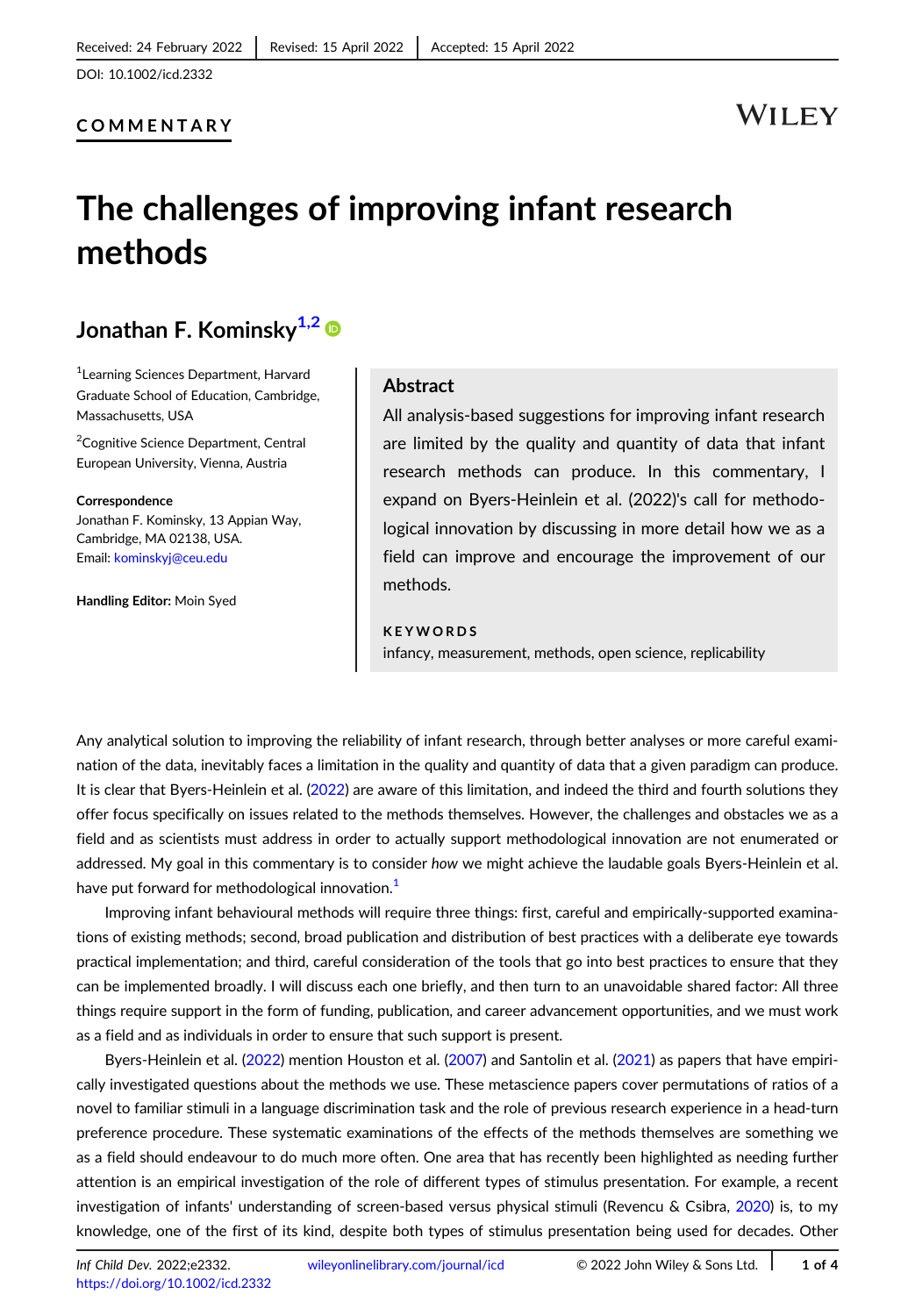recent work has raised questions about the use of puppets or otherwise simplified stimuli versus more ecologically valid paradigms (Packer & Moreno-Dulcy, [2022;](#page-3-0) Kominsky et al., [in press\)](#page-2-0). The questions raised in this recent discussion are certainly empirical in nature, but to my knowledge, there has not yet been even one study directly contrasting, with otherwise identical methods, the use of animated versus puppet versus realistic stimuli in an infant paradigm. And there is a need for many such studies because the best practices might vary depending on what the focus of the research is. For example, one notable review of the shape bias literature examined the impact of different methodological choices on reported results (Kucker et al., [2019](#page-2-0)), but would the advice from this literature about the impact of labelling and warm-up trials generalize to, for example, work on causal learning (e.g., Sobel & Kirkham, [2006](#page-3-0); Walker & Gopnik, [2014\)](#page-3-0)? What is ultimately needed is an investigation of how different methodological choices affect studies, and as more research of this type is done, the formulation of a more complete set of principles that can guide methodological decisions in novel domains, or improved methods in existing areas of study.

The novel paradigms that might develop from these systematic investigations only benefit the field if they are broadly adopted. The first step of that is ensuring this kind of work is published and widely distributed: We as a field need to make an effort to deliberately share best practices in an open and accessible form. This does not simply mean publishing papers using these methods, but actual dedicated methods papers that describe what different methods are suitable for investigating a topic, the logic behind the decisions in these methods, how to implement them, and with publicly accessible repositories of examples and tools (e.g., Kominsky et al., [2021](#page-2-0)). Naturally, this goal requires journals in which such work can be published. There are some dedicated methods journals in psychology writ large, such as Psychological Methods and more recently Methods in Psychology (which launched in late 2018), and field-general methods journals that include psychology and cognitive science, like the Journal of Visualized Experiments (which publishes video articles demonstrating techniques across many scientific fields). For infant research specifically, as of spring 2022, a handful of journals that regularly publish infant work have added methods articles to their list of acceptable submission types, obviously including the present journal, but also Infant Behaviour & Development, the International Journal of Behavioural Development, Cognitive Development, and Developmental Cognitive Neuroscience. A few additional journals allow such articles either in special circumstances or in dedicated collections, including Developmental Psychology and the Journal of Cognition and Development. However, many journals, notably both the flagship journals of the Society for Research in Child Development (Child Development) and the International Congress of Infant Studies (Infancy), have not yet formally created any such category of submission.

Successful dissemination of best practices also requires that those practices be easy for other researchers to implement, and use easily accessible tools. There are some limitations to this in infant work, of course. Presentation environments and physical stimuli cannot be readily shared, though certainly detailed instructions on how to create them (including precise descriptions of commercially-available materials and detailed assembly guides) can and should be. Similarly, it is difficult to share exact presentation procedures for live stimuli other than sharing videos of the performances as part of a repository. For screen-based and other software tools, there are more options, but availability, accessibility, and usability are still factors that need to be deliberately considered. This is an area in which the field has recently undergone some advancement. For studies that require live infant looking-time coding, such as habituation paradigms, Habit2 (Oakes et al., [2019](#page-2-0)) and PyHab (Kominsky, 2019) are both free and have (relatively) easy-to-use graphical experiment-design interfaces, as well as extensive documentation. Both also store experiment information in a form that is easily shared to a repository so that others can reproduce the same study with ease. For studies that do not require live coding, studies conducted remotely on Lookit (Scott & Schulz, [2017\)](#page-3-0) consist of a set of simple text and stimulus files that are easily shared, and the platform itself is open-source, though using it requires an institutional research agreement that can be costly. For coding data offline, Datavyu (Databrary Team, [2014](#page-2-0)) is a similarly flexible, free, and open-source solution for frame-by-frame gaze coding, and is easily integrated into the Databrary repository built by the same team (<https://nyu.databrary.org/>). If methodological innovation creates a need for novel software tools, they too must aim to be free and accessible in order to be broadly adopted and support more reproducible and replicable studies. Furthermore, if such tools are open-source they are more transparent,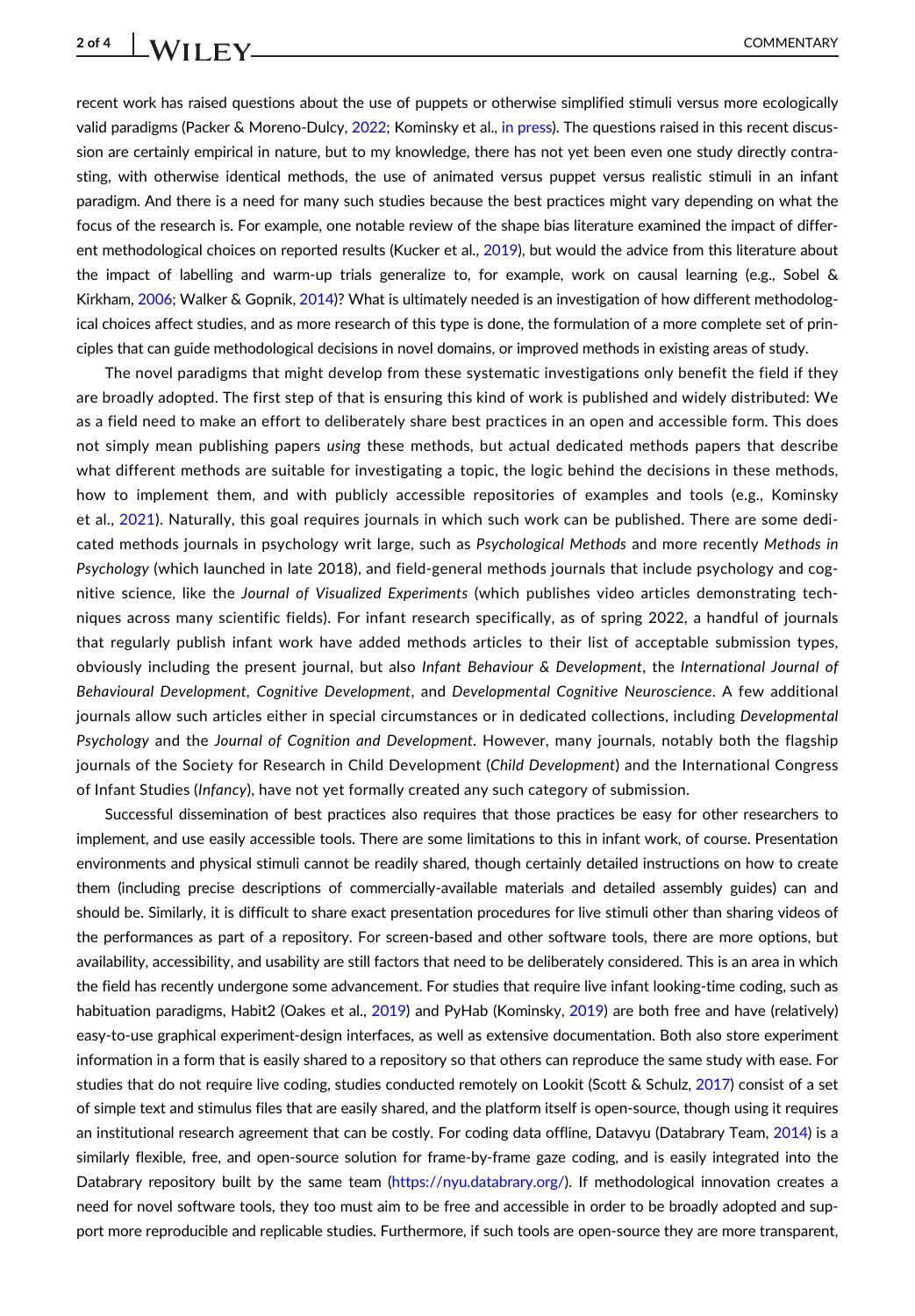<span id="page-2-0"></span>more flexible, and more future-proof: Even if the original developers can no longer maintain them, others can continue updating and improving them.

Finally, Byers-Heinlein et al. (2022) note 'researchers will need to conduct more studies on infant methodology, and the field at large will need to value and support such efforts' (p. 18). I fully agree with this statement, but also want to highlight what it means to 'value and support' methods development. To truly support methodological innovation and development, what's needed is a holistic approach, wherein funders and institutions expressly support and encourage these projects (Robson et al., [2021\)](#page-3-0). While 'funders' and 'institutions' are abstract, much is in the hands of us and our colleagues across psychology and cognitive science. When we are asked to review funding proposals, we should seek to elevate those that concern themselves not just with a question, but with the means to answer both it and many other questions. When we sit on advancement or selection committees, we should consider the development and publication of methodological tools and techniques to be valuable contributions to the field, even outside of infant research, and even if they cannot be published in the highest-impact journals. Similarly, we must encourage the academic societies that represent our field to prioritize and encourage methodological innovation (as a simple starting point, adding methodsfocused submissions to Child Development and Infancy would be a reasonable goal). If the field of infant research is serious about taking Byers-Heinlein et al. (2022)'s advice about how to improve infant research, we cannot sit idly and wait for the conditions to arise that will support such innovations, we must endeavour to bring about those conditions ourselves.

## ENDNOTE

 $1$  To constrain the scope of this commentary I will be focusing on innovation in behavioural methods, but different considerations might apply to infant neuroimaging.

#### PEER REVIEW

The peer review history for this article is available at [https://publons.com/publon/10.1002/icd.2332.](https://publons.com/publon/10.1002/icd.2332)

### DATA AVAILABILITY STATEMENT

Data sharing is not applicable to this article as no new data were created or analyzed in this study.

#### **ORCID**

Jonathan F. Kominsky <https://orcid.org/0000-0002-3236-4787>

#### REFERENCES

- Byers-Heinlein, K., Bergmann, C., & Savalei, V. (2022). Six solutions for more reliable infant research. Infant and Child Development. (this issue).
- Databrary Team. (2014). Datavyu: A video coding tool. Databrary project. New York University Retrieved February 14, 2022, from <http://datavyu.org>
- Houston, D. M., Horn, D. L., Qi, R., Ting, J. Y., & Gao, S. (2007). Assessing speech discrimination in individual infants. Infancy, 12(2), 119–145. <https://doi.org/10.1111/j.1532-7078.2007.tb00237.x>
- Kominsky, J. F. (2019). PyHab: Open-source real time infant gaze coding and stimulus presentation software. Infant Behavior and Development, 54, 114–119. <https://doi.org/10.1016/j.infbeh.2018.11.006>
- Kominsky, J. F., Begus, K., Bass, I., Colantonio, J., Leonard, J. A., Mackey, A. P., & Bonawitz, E. (2021). Organizing the methodological toolbox: Lessons learned from implementing developmental methods online. Frontiers in Psychology, 12, 4081. <https://doi.org/10.3389/fpsyg.2021.702710>

Kominsky, J. F., Lucca, K., Thomas, A. J., Frank, M. C., & Hamlin, J. K. (in press). Simplicity and validity in infant research.

Kucker, S. C., Samuelson, L. K., Perry, L. K., Yoshida, H., Colunga, E., Lorenz, M. G., & Smith, L. B. (2019). Reproducibility and a unifying explanation: Lessons from the shape bias. Infant Behavior and Development, 54, 156–165. [https://doi.org/10.](https://doi.org/10.1016/j.infbeh.2018.09.011) [1016/j.infbeh.2018.09.011](https://doi.org/10.1016/j.infbeh.2018.09.011)